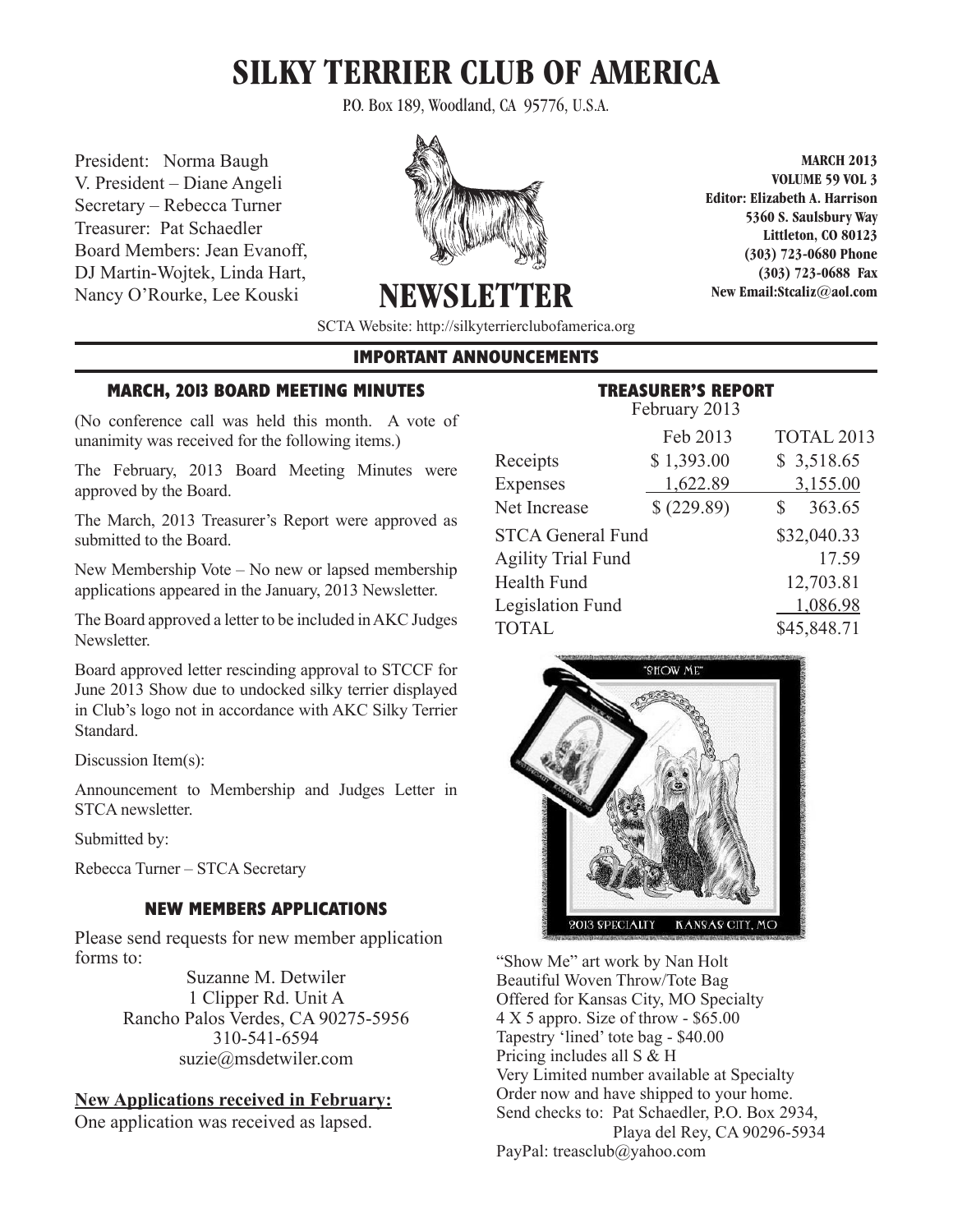## **ANNOUNCEMENT STCA MEMBERSHIP**

Due to inquiries and requests received from members of STCA to Board Members, a letter has been sent to the AKC Judges Newsletter Mar. 2013. The letter states the STCA's Board and Membership position in regards to the Silky Terrier being judged by the accepted AKC Standard.

This announcement is to inform the membership of the actions of the Board. It is also to remind all members of the policies  $&$  procedures stated in the STCA Code of Ethics and Bylaws by which every member of STCA is governed. If you have any questions please contact an STCA Board member, we are here to serve the membership.

"The purpose of a standard is to be a guide for breeders and judges. As such, it is important to keep in mind those features that make the breed unique, those qualities the breed must possess to do the job for which it was created. A standard should emphasize what is important in the breed." Taken from the AKC Guidelines for writing a breed standard.

In applying for membership, applicants have agreed to abide by the Constitution and Bylaws of the Silky Terrier Club of America, Inc., which states in Article 1, Sec. 3 (a through f) and the Code of Ethics

" To accept and follow the Standard of the breed as adopted by The American Kennel Club. "

The above statement allows for any STCA Member to file a complaint against another member for not adhering to Bylaws and Code of Ethics of STCA under same rules as other complaints (proper fee applies). The Board has been advised by AKC this is grounds for suspension or expulsion as not adhering to Bylaws and Code of Ethics of STCA. Not docking a tail is in direct defiance of the accepted STCA and AKC Silky Terrier Standard and something which a breeder has total control over (unlike an inherited issue).

Once a complaint has been filed it will be handled in a uniform and just manner, first with an investigation by Code of Ethics (COE) committee with a summary of facts presented to the Board. The Board will review the complaints with consideration to any standing rules and special exceptions and/or exemptions that may factor into the complaint. It is possible that the Board will advance the complaint to the membership for vote at an annual meeting. It is important to understand that ethics complaints lodged and could result in suspension and/or ultimately expulsion.

STCA is now partnering with a large number breed clubs, who also include docking and/or cropping are in their breed standards, in addressing common issues. In discussions with AKC: We have been informed the AKC will never mandate a breed club to include anything in a breed standard. Parent Clubs are the owner of their individual breed standards. The rumors that AKC will require undocked tails be accepted in all AKC standards is untrue and unsubstantiated.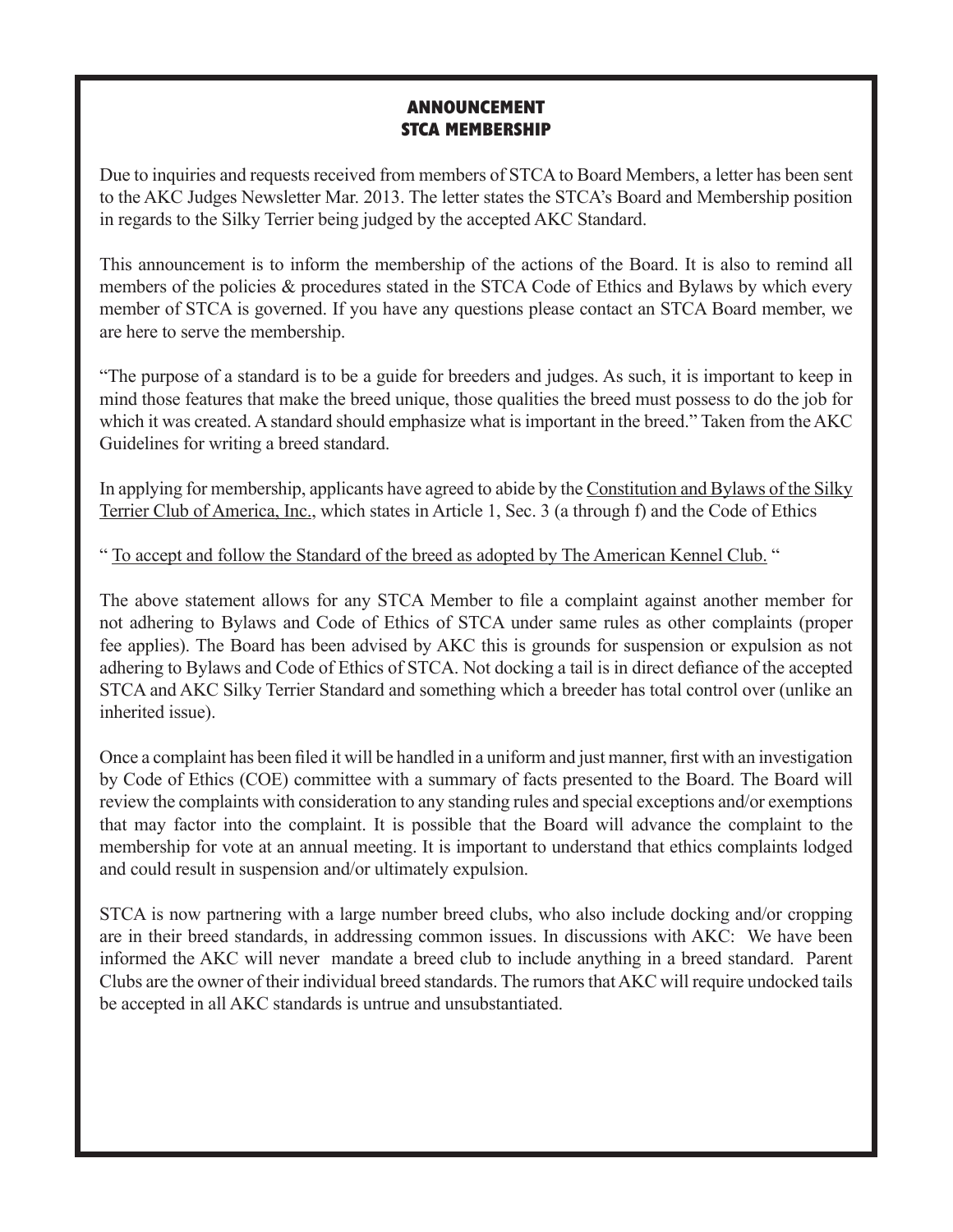## **SILKY TERRIER CLUB OF AMERICA, INC.**



Date: March 7, 2013 To: All AKC Licensed Toy Breed Judges From: Silky Terrier Club of America, Inc. – Board & Members

The Silky Terrier Standard, adopted by the American Kennel Club (AKC) in 1959 with revision in 1989, is the standard by which the Silky Terrier is to be judged. The Silky Terrier Club of America (STCA) membership was polled as to their preference for docked or undocked tails. The results of the poll were overwhelming that the membership DO NOT wish the standard changed to include "undocked tails".

The statement regarding tails in the AKC Silky Terrier Standard is written in the affirmative and states:

"The tail is docked, set high and carried at twelve to two o'clock position."

An undocked tail is a man-made fault not an inherited fault. Therefore, this deviation is NOT allowed. A Silky Terrier shown with an undocked tail does not meet the AKC Silky Terrier Standard.

In applying for membership, applicants have agreed to abide by the Constitution and Bylaws of the Silky Terrier Club of America, Inc., which states in Article 1, Section 3 (a) and (b):

"(a) Encourage and promote quality in the breeding of purebred Silky Terriers and do all possible to bring their natural qualities to perfection."

"(b) Accept and follow the standard of the breed as adopted by the Silky Terrier Club of America and approved by the American Kennel Club.

STCA as the parent club is charged with maintaining the integrity of the breed. The Board of Directors of STCA understands its obligations and responsibility to follow the mandate from the majority of our membership in regard to issue of undocked tails. STCA requests that all judges who judge our breed to do so according to the AKC approved standard.

If you should have any questions regarding the Silky Terrier Standard, please feel free to contact our Judges' Education Chairperson, Florence Males at weeblu@aol.com or the President of the STCA, Norma Baugh at amronbear@aol.com.

We appreciate your interest in our breed and hope that you find this clarification helpful as you judge the Silky Terrier. The following characteristics, from the Silky Terrier Breed Standard, describe the essence of the Silky Terrier.

- Dark almond shape eyes with dark rims and keen expression.
- Coat straight, and silky in texture, not approaching floor length to follow body outline.
- Ears small, erect, on top of head with no flaring.
- Moderately low set body with strong but rather fine bone.
- Body is 1/5 longer from fore chest to buttocks than height at withers to floor.
- Strong teeth with scissor bite.
- Chest drops to elbow with legs set 'under' the body.
- Topline is level.
- Neck is medium long, fine, and fits gracefully into sloping shoulders.
- Gait is free; light footed, and straightforward with strong propelling power from hindquarters.
- Temperament shows strong terrier characteristics being alert, friendly and quick.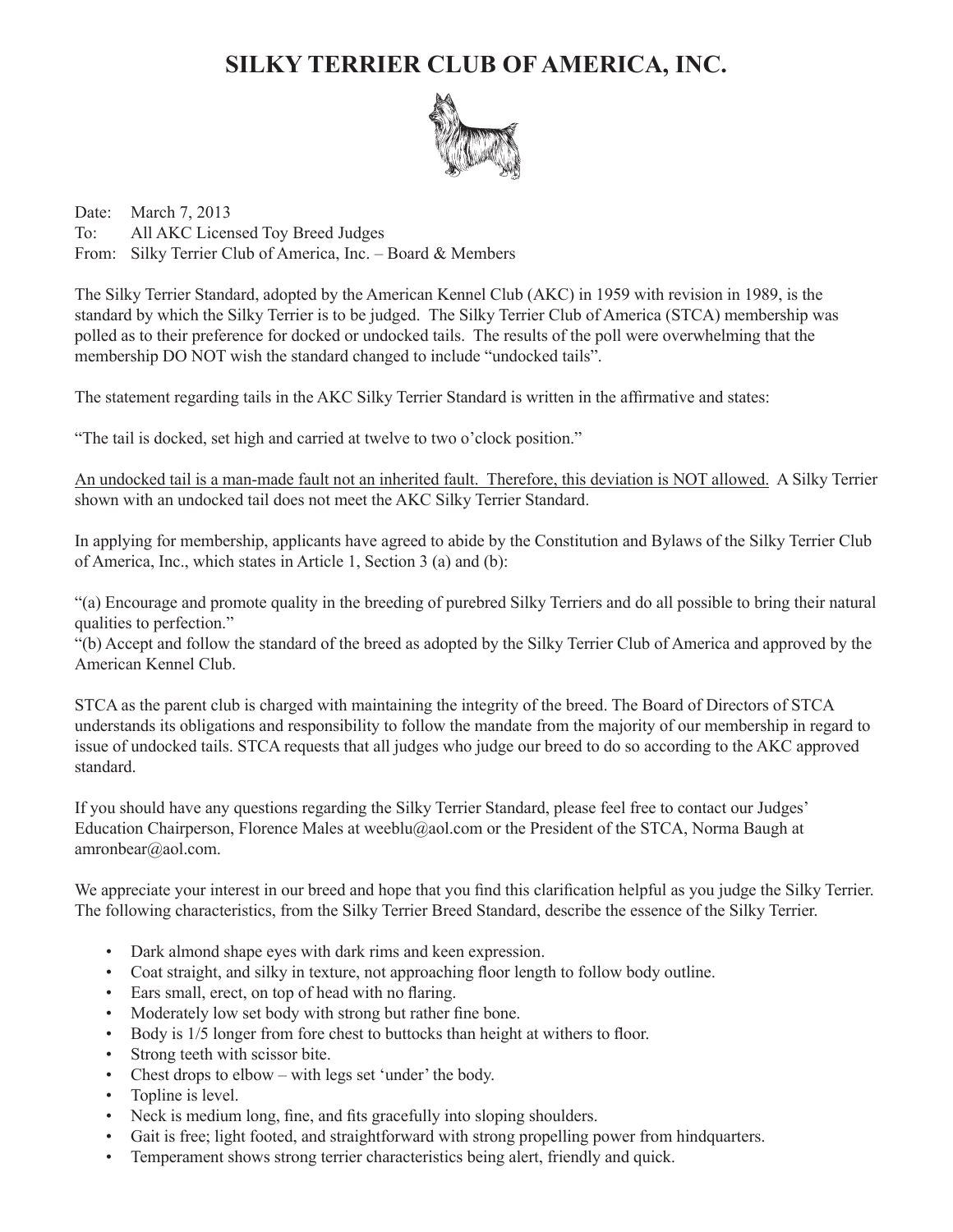### **SPECIALTY REMINDERS**

Specialty Guides are available electronically and may be downloaded from the STCA Specialties web site: http://STCASpecialties.yolasite.com Just a reminder to start getting your catalog advertising in to Tarianne Terrazas for the 2013 Silky Terrier Club of America Catalog. The deadline is April 20, 2013.

Full Page: \$50.00 includes one photo

Back Cover: \$150

Inside Back or Front: \$100

\$10 Charge for Additional Photos

Ads need to be camera ready. If you are not able to put together your advertisement in a camera ready fashion, Tarianne will do that for you for a **\$25.00 donation to the Specialty Fund** and she must have your content with photo(s) no later than April 1, 2013.

Details and a form for Advertisements can be found on the STCA Specialties Web Site at http://STCASpecialties. yolasite.com

You can mail checks for payment to Patricia Schaedler at this address: PO Box 5934 Playa del Rey, CA 90296 or use the convenience of PayPal on the STCA Specialties web site.

Place and ad to show off your new puppies, your current champion or grand champion, your veteran, or just place an ad to wish your friends well as they compete in Kansas City, MO.

You can also send up to 3 lines of Well Wishes (one line remembrances) for \$10.00 or single Well Wishes for \$5.00 each. Well wishes are a great way to thank someone who has been particularly helpful to you or a way to say good luck to your friends.

Any questions just let Tarianne know: Tarianne@Silky-Terrier.com or call (505) 350-8040.

## **KANSAS CITY 2013 TOP 20 SHOWCASE EVENT**

Top 20 invitation packets went in the mail on March 8th. Please make note of the April 20th DEADLINE!! Entries, fees, bio's, pedigrees and photos must be received by April 20th to allow time for catalog printing. If information is not received by the deadline, it cannot be included in the catalog. Previous Top 20 winners are invited to participate as "exhibition only". Please return those information forms so we know how many will be exhibiting. Remember, we need your support to make this event successful. Donations can be made through PayPal by sending funds to treasclub@yahoo.com or by making checks payable to the STCA and mailing your donation to Pat Schaedler, P.O. Box 5934, Playa del Rey, CA 90296. Be sure to note on your check or PayPal memo that you are a Top 20 benefactor……and thanks so much for your continued support of this event!

Wendy Harmon 2013 Top 20 Chair

STCA Rates and Room block are Valid Only through April 19, 2013

You will likely NOT get a room after this date and if you get a room the rates will be significantly higher! This hotel hosts many groups and conventions – it is fully expected to sell out. Do not delay, make a reservation. You can cancel up to 48 hours in advance without penalty.